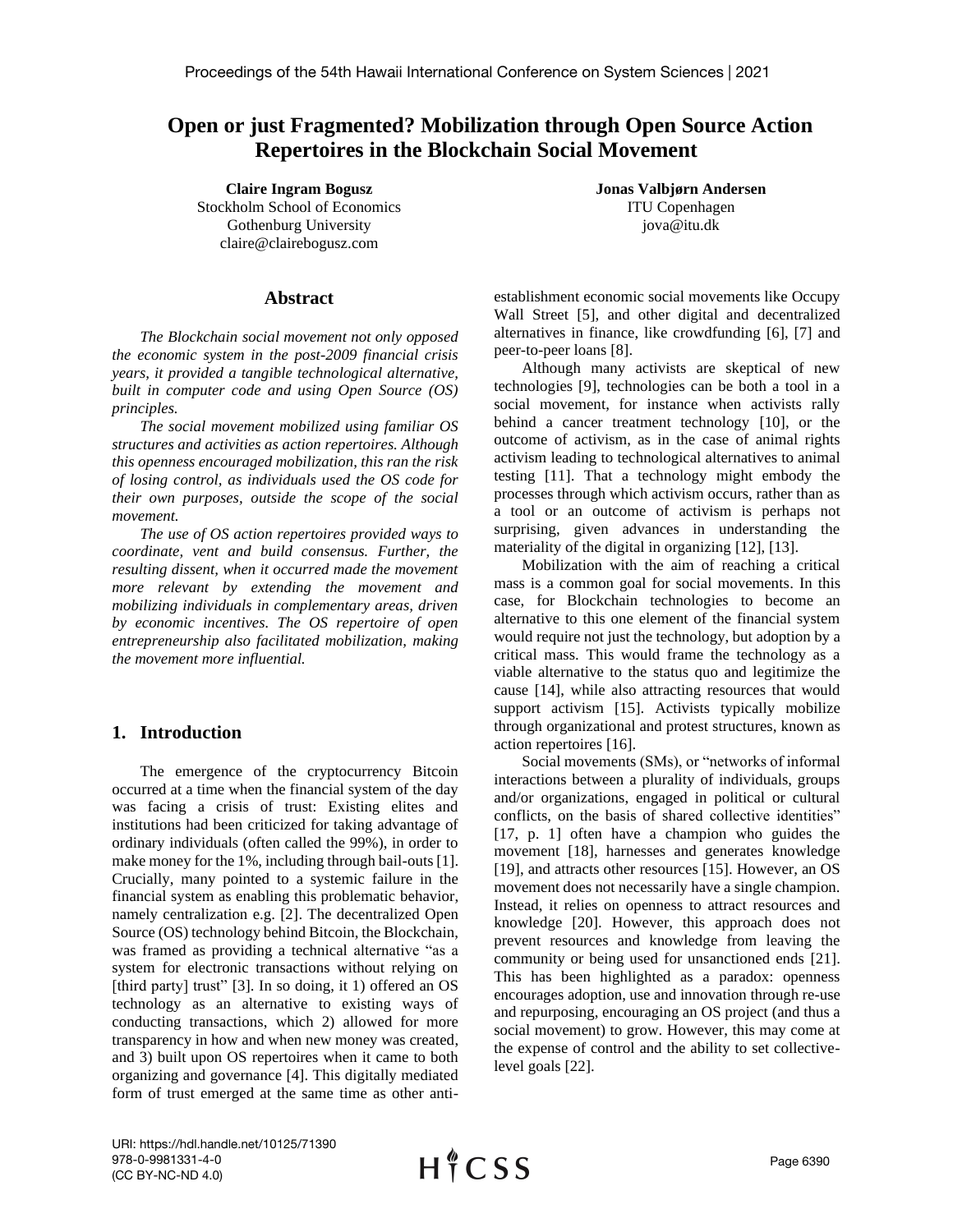That this openness is double-edged makes its implications for the social movement unclear. On the one hand, individuals in an OS social movement might pursue similar goals, albeit in different ways and with different incentives. On the other hand, this openness may lead to fragmentation. Thus, understanding how OS social movement repertoires are employed, and for what ends, is critical to understanding how these repertoires affect the social movement. We thus ask the question:

*How does the use of open source repertoires to mobilize affect the Blockchain social movement?*

This paper builds on literatures around OS communities, e.g. [20], [22], [23], social movement repertoires [18], [24], and the dynamics around a social movement mediated by a technology [10], [11]. More specifically, it considers the effect of mobilization through OS repertoires on 1) the social movement of Blockchain's core aims, namely to highlight the flaws of the existing economic system and present a viable alternative, and 2) what happens when a technology mediates a social movement.

To answer this question, we undertook a mixed methods study of the social movement, based on forum data spanning a 6-year period, triangulated against other sources. In what follows, we discuss how OS features provide a familiar tactical repertoire, and how they are used to mobilize in the name of the Blockchain social movement. We then turn to analyzing the case of the Blockchain social movement.

# **2. The OS social movement of Blockchain**

Social movements typically frame a crisis like 2008/2009 financial crisis the as a political opportunity [5], [25]. This particular crisis was characterized as, at best, an unfortunate accident in a complex system [26], or at worst a failure of market economics [27], in a

system dominated by elites [2]. At its core, it exposed the failings in which the formerly legitimate financial system operated. Blockchain proponents argued not just that *social* system had failed, but that there was a problem with their *material* systems, namely the fact that they were 1) centralized, and thus 2) controlled by elites with vested interests. It then offered an alternative in the form of a new technology.

Extant research has pointed to how digital technologies have transformed social movements in one of two ways: either by 1) affecting the process of activism through the use of digital tools, most notably social media, or 2) prompting new technologies, increasingly digital, as a result of activism. These two areas of research are summarized in Table 1.

# **2.1. OS, Digital Technologies and Social Movements**

The Blockchain social movement, in a novel turn of events, chose to oppose the economic system by not just protesting against it as others had done e.g. [28], but by providing an (open source) alternative to how the economic system might run. In the process it made use of a repertoire of familiar narratives and actions to promote the technology, with an emphasis on mobilization.

Gathering a mass following and aligning individuals with the social movement's aims is known as mobilization. Mobilization is pursued for three reasons; first, for the movement's narratives and actions to be perceived as influential and relevant [29], [30], second to mobilize resources [31], and third to overcome the impasse where there is no individual incentive to act (or even incentives for individual members of the collective to 'free ride'[32]), known as collective action.

| Table 1: The impact of digital technologies on social movement processes and outcomes |                                                                                        |                                                                |  |  |  |
|---------------------------------------------------------------------------------------|----------------------------------------------------------------------------------------|----------------------------------------------------------------|--|--|--|
| <b>Description</b>                                                                    | Case                                                                                   | <b>Example Reference</b>                                       |  |  |  |
| Digital technologies<br>present new ways of<br>mobilising and<br>acting               | New forms of collective engagement during the Gulf of<br>Mexico oil spill              | e.g. Vaast et al. 2017                                         |  |  |  |
|                                                                                       | Online activism at 2009 G20 London Summit during the<br>global (2009) financial crisis | e.g. Bennett and Segerberg 2011                                |  |  |  |
|                                                                                       | Bypassing gatekeepers in the Tahrir Square uprising                                    | e.g. Tufekci and Wilson 2012                                   |  |  |  |
|                                                                                       | Informal learning during #OccupyWallStreet                                             | e.g. Gleason 2013                                              |  |  |  |
|                                                                                       | Digital empowerment during protests against a rare earth<br>refinery plant             | e.g. Leong et al. 2015                                         |  |  |  |
|                                                                                       | Digital action repertoires at Amnesty International                                    | e.g Selander and Jarvenpaa 2016                                |  |  |  |
| Technological<br>solutions as a result<br>of social movements                         | Technological alternatives to animal testing                                           | e.g. Weisskircher 2019                                         |  |  |  |
|                                                                                       | Digital Education through MOOCs                                                        | e.g. Longstaff 2017                                            |  |  |  |
|                                                                                       | Creation of new (technological) knowledge                                              | e.g. Casas-Cortés, Osterweil, and<br>Powell 2008               |  |  |  |
|                                                                                       | Democratisation of entrepreneurial finance through<br>crowdfunding                     | e.g. Gleasure 2015; Ingram<br>Bogusz, Teigland, and Vaast 2019 |  |  |  |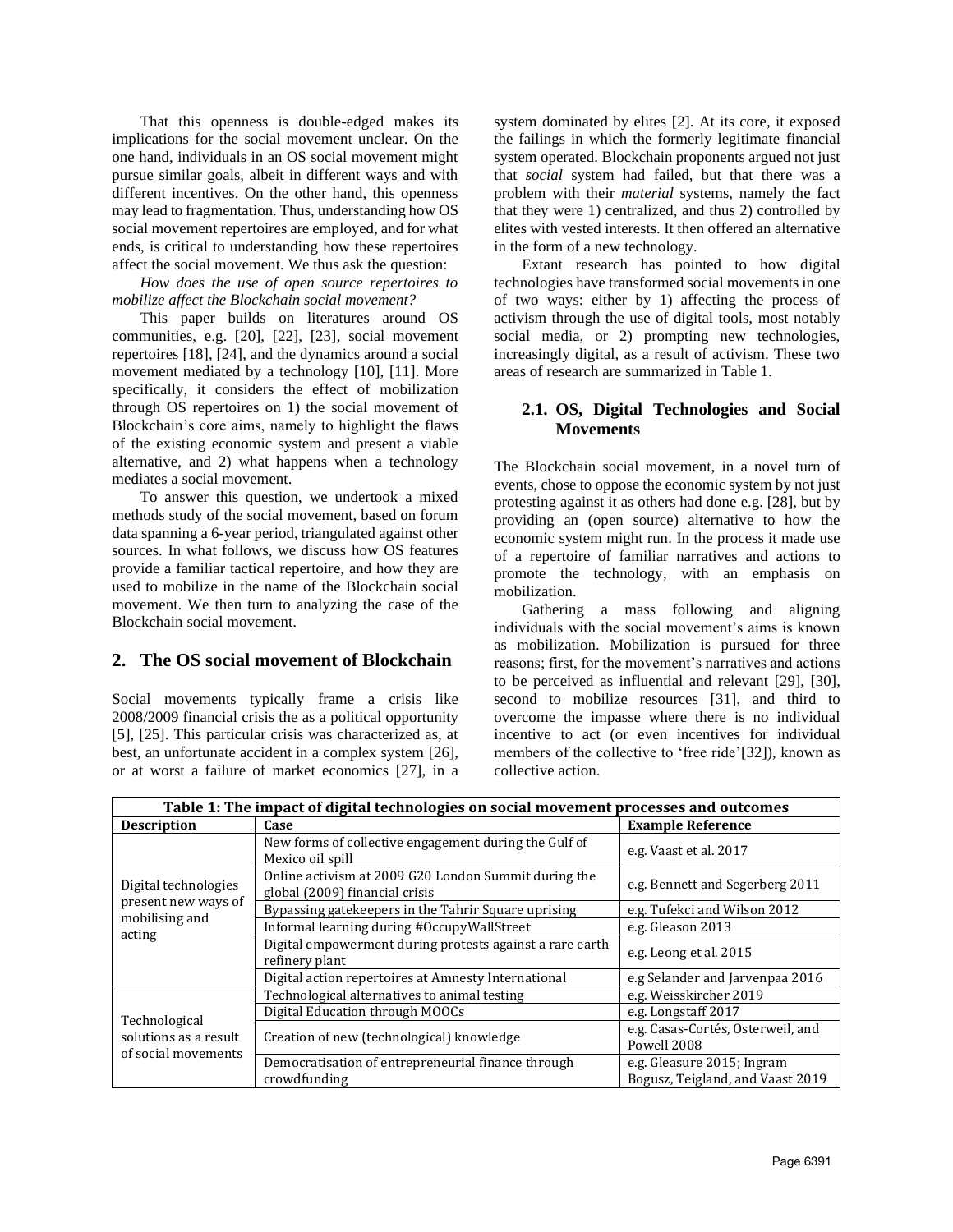Supporters of a social movement are more likely to mobilize around an issue where there are existing, familiar, organizational structures and familiar forms of protest, or action repertoires [16]. OS repertoires are well-established when it comes to software and hardware projects. However, to our knowledge, such a project has never formed the basis for a deliberate and organized social movement, even if they have indirectly shaped societies. Coordinating mechanisms in OS have come to be well-recognized and, within their communities, legitimate [33].

Open source software projects are often described not only as the most successful examples of online collaboration [41]–[43], but *fast* collaboration [44] by distributed and self-motivated groups [45], [46]. Crucially, these efforts are not only open and **Table 2. Summary of extant OS Action Repertoires**

collaborative—but voluntary, implying that economic incentives are seldom behind OS collaborations [44], [46]. The exception to this is the increased involvement of corporate actors in OS projects [47], and the emergence of so-called "open entrepreneurs" who commercialize additions to OS code or build spin-outs [48], [49].

Among the most established of these repertoires are coordination through developer mailing lists [20], [47] forum discussions [50], code sharing [51], and code forking [52], [53]. In Table 2, we give descriptions of these repertoires in extant literature, describe their aims and typical outcomes, and give exemplar references.

Having presented the theoretical background to our study, we turn now to presenting our case and findings.

| <b>OS Action</b><br>Repertoire                 | <b>Description</b>                                                                                                                | Intention                                                                                                                            | <b>Outcome</b>                                                                                                                                                                 | Exemplar<br>references                                                                                       |
|------------------------------------------------|-----------------------------------------------------------------------------------------------------------------------------------|--------------------------------------------------------------------------------------------------------------------------------------|--------------------------------------------------------------------------------------------------------------------------------------------------------------------------------|--------------------------------------------------------------------------------------------------------------|
| <b>Developer</b><br>mailing list<br>discussion | Developer-specific<br>records of areas of<br>concern and<br>development within<br>the project                                     | To connect<br>developers with<br>interest, and often<br>active, in a project                                                         | Bug management, record of<br>version control, and<br>developer issue discussion                                                                                                | e.g. Lindberg et al.,<br>2016; Shaikh &<br>Vaast, 2016; West &<br>O'Mahony, 2008                             |
| <b>Public forum</b><br>discussions             | Areas for public<br>discussion of an OS<br>project. Typically<br>includes developers,<br>but also users who<br>are not developers | Public discussion<br>forum for interaction<br>between developers,<br>users, and other<br>interested actors                           | Overlap with developer<br>mailing lists, but with<br>considerable content from<br>non-developers (e.g. user<br>issues, requests for advice,<br>etc)                            | e.g. Dahlander &<br>Magnusson, 2008;<br>Demil & Lecocq,<br>2006; Ingram Bogusz<br>& Morisse, 2018            |
| <b>Code Sharing</b>                            | Computer code<br>shared, often through<br>a public repository<br>like GitHub, typically<br>with an OS licence in<br>place         | To enable the reuse<br>of OS code                                                                                                    | OS code is shared and<br>reused, both by OS and non-<br>OS projects (although the<br>latter is controversial)                                                                  | e.g. Bergquist &<br>Ljungberg, 2001;<br>Dahlander &<br>Magnusson, 2008;<br>Hemetsberger &<br>Reinhardt, 2009 |
| <b>Code Forking</b>                            | Computer code<br>repurposed, often<br>(but not always)<br>through a public<br>repository                                          | To enable the reuse<br>and repurposing of<br>code in new projects,<br>whether with or<br>without sanction of<br>the original project | OS code is re-used, creating<br>new versions of a project,<br>for instance when there is a<br>disagreement between<br>developers or in the interest<br>of a hobby              | e.g. Andersen &<br>Ingram Bogusz,<br>2019; Fleming &<br>Waguespack, 2007;<br>Nyman & Lindman,<br>2013        |
| Code /<br><b>Feature</b><br><b>Additions</b>   | Addition of new<br>features, for instance<br>a new work package<br>or user interface                                              | New code modules<br>are built upon the<br>original project,<br>adding new<br>functionality                                           | Additions to the OS code,<br>typically reliant on either<br>the original OS code or a<br>forked version. These may<br>be free or paid-for additions<br>(open entrepreneurship) | e.g. Dempsey et al.,<br>2002:<br>Krishnamurthy,<br>2002; Yetis-Larsson<br>et al., 2015                       |

# **3. Case and Research Design**

Interest in the Blockchain in recent years has largely centered on how fast it has grown in value—from around 30 (US) cents per Bitcoin in January 2011, to around over 9000 USD in July 2020, with a peak of nearly 20 000 USD per bitcoin in late 2017. At the same

time, the underlying Blockchain technology has been appropriated by Organisations and governments to build new systems, for instance R3-Corda by banks and TradeLens by Maersk and IBM to track shipping supply chains. While second and third generations of the technology are often centrally controlled, the original Bitcoin Blockchain was not.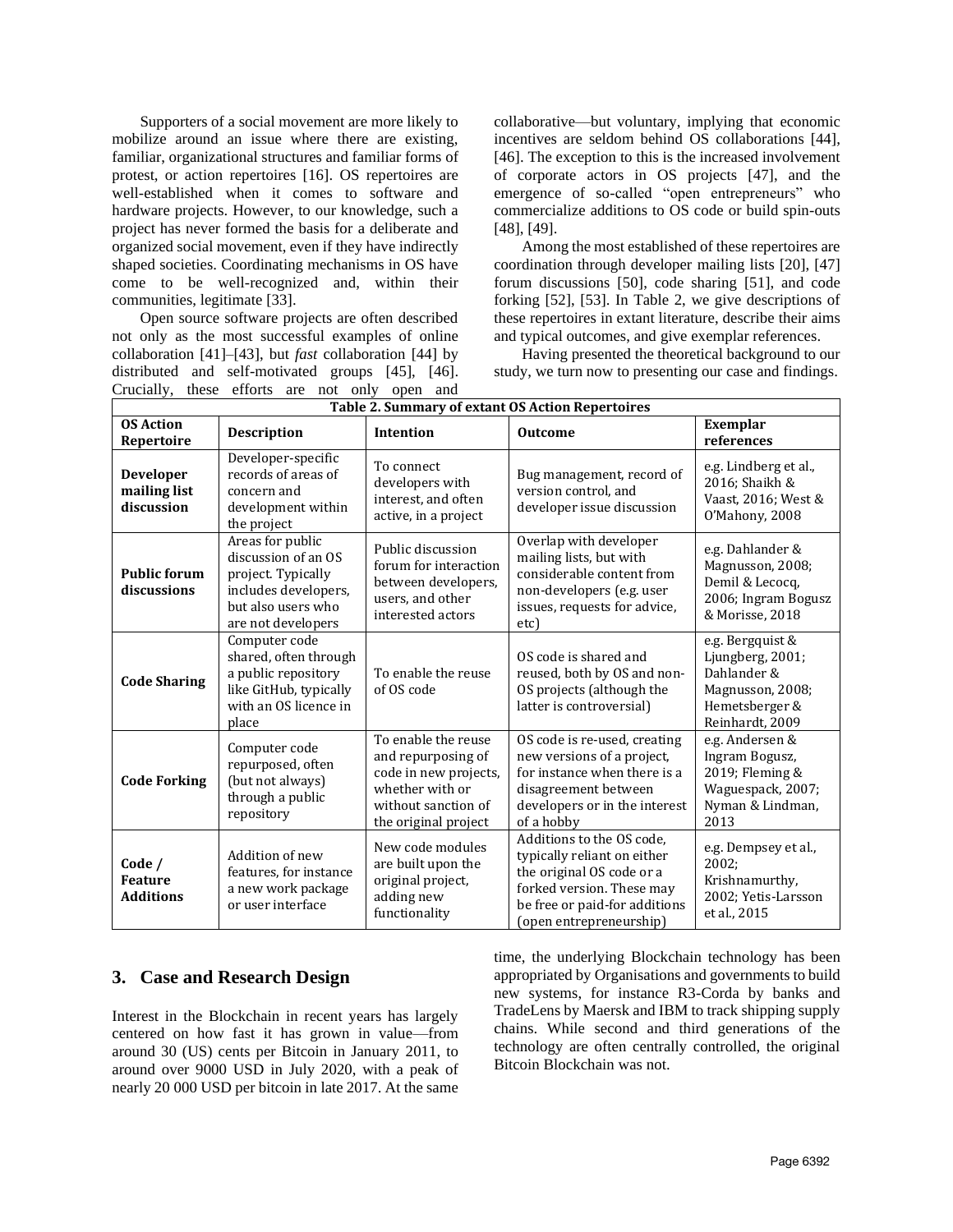The fact that the original Bitcoin blockchain was not centrally controlled is important to understanding why it emerged. This decentralized design, and with it a correlation between control and interest in the system was thought to be a way to protect the users of the system [53].

In our case, a tension emerged between the original intentions of those who built the system, namely, to keep it fully decentralized, and the realization that this decentralization was ineffective and prevented the system from evolving to meet increased use and demand.

# **4. Data collection and analysis**

We collected conversation threads from the Bitcoin Discussion section of the online forum bitcointalk.org. Bitcointalk.org is a forum dedicated to discussions around Bitcoin, primarily in English. It is among the most prominent forums used by Blockchain enthusiasts. However, unlike mainstream forums like Reddit.com, it is often used specifically by Blockchain professionals meaning that interactions on Bitcointalk.org are particularly linked to the development of the Bitcoin community and the underlying Blockchain. Furthermore, the Bitcoin Discussion section contains threads that are both general and specific in nature; for instance, threads around the technicalities of the Blockchain and mining as well as discussions of the ideological underpinnings of the community.

The data consists of 314 551 digital trace records covering 13 032 conversation threads in the period from October 2010 to September 2015. This period was selected because it contains at least five salient events in which the Blockchain community was forced to mobilize including the Harakury fraud incident, the hacking and theft from the bitcoin exchange Mt.Gox, the introduction of bitcoin as a digital currency, the splitting of the community over block size, and the introduction of credit, merchant, and sidechain additions to the Blockchain infrastructure.

Our starting point was to treat the forum data as representing interests of those using/maintaining Bitcoin and underlying infrastructure. We used computational methods to cluster the most common search terms, which we then coded manually to identify key topics of discussion. We triangulated the importance of these topics against our own knowledge and media archives [63].

We conducted a qualitative-computational analysis of the collected digital trace records of interactions among members of the Bitcoin community. Data analysis was conducted in three steps: First, we applied the term frequency based topic modelling algorithm [61] Latent Dirichlet Allocation (LDA) [62] to generate descriptive coding of observed interactions that identify the use of OS repertoires in the Blockchain community.

The second step was to parse these descriptive clusters and classify them, identifying distinct discussions of OS repertoires in the data, analogous to what is done in purely manual coding [53]. The third step involved linking the emerging OS repertoires to extant theory. These steps, and the methods used, are summarised in Table 3.

| Table 3. Overview of Analysis and Methods                        |                                                                   |                                                                               |  |  |  |
|------------------------------------------------------------------|-------------------------------------------------------------------|-------------------------------------------------------------------------------|--|--|--|
| Analytical step                                                  | <b>Analytical technique</b>                                       | <b>Analytical outcome</b>                                                     |  |  |  |
| 1. Initial coding for OS repertoire use                          | Topic modelling using Latent<br>Dirichlet Allocation (LDA)        | Identified 45 issues mediated by OS<br>repertoires                            |  |  |  |
| 2. Axial coding for distinct OS<br>repertoire discussion and use | Manual coding of topic clusters<br>resulting from the topic model | Explication of five OS repertoires and<br>instantiation of 11 sub-repertoires |  |  |  |
| 3. Theoretical coding                                            | Theoretical coding of the data to<br>unpack OS repertoire use     | Explanation of the effect of OS<br>repertoire use on the social<br>movement   |  |  |  |

# **5. Findings**

We turn now to unpacking the OS repertoires that we see in the Blockchain movement (summarized in Table 4). Overall, we find that OS repertoires allow not only for coordination and shared-problem solving, consistent with extant OS research, but also that OS repertoires create incentives for individual-level activities that advance the goals of the larger movement, particularly

through mobilization and by mollifying dissent by providing a space for ventilation.

# **5.1. Developer mailing list and public forum discussions**

Public forums provided for the repertoires of *consensusbuilding* and for community members to express their frustrations, or what we call *ventilation.* Consensus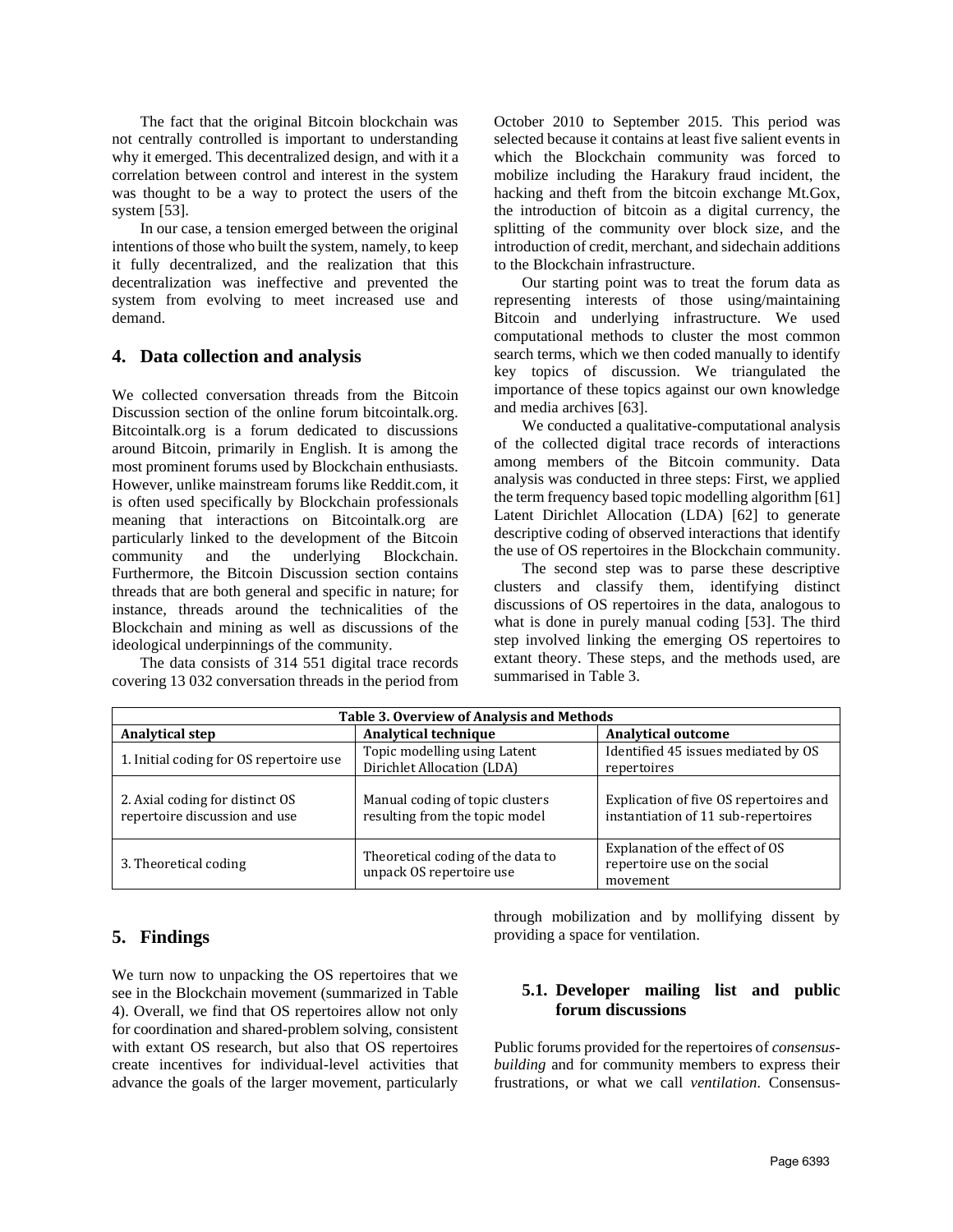building was visible in how community members discussed concerns around country-level regulations, as well as how to respond to corruption within the Blockchain community. Sometimes this consensusbuilding was *unsuccessful*, with the conversations ending without consensus, as in the case of how to respond to dominant players, for instance miners in China:

*It looks grim for BTC without China in the picture and you might say we don't need China other countries will acknowledge it and there will be mass adoption but look at the value of BTC now without China in the picture. China obviously is a big player and I can't see BTC hitting a new milestone or even hitting the peak of \$1,300 BTC but I hope I am wrong. What do you think?"* (December 18, 2013, 10:54:17 AM)

At the same time, individuals used the space to *ventilate*, without the intention of building consensus, as happened during the bankruptcy of a sizeable Bitcoin exchange called Mt.Gox:

"…*looks like green adresses are failing , theese things are non confirmation adresses , witch should be protected by MTGOX.... because the bitcoin network did not confrm yet , BITSTAMP does not seem to have this problem , NOR does BTC china!so it is NOT a general bitcoin problem.but a gox green adress problem.so THIS IS A GOX ONLY PROBLEM! , not bitcoin! if it was a general btc error Bitstamp would have had the same problem and so would have BTC china!"*  (February 10, 2014, 10:50:20 AM)

#### **5.2. Code Sharing and Debugging**

Delving into the activities performed by developers (in consultation with the wider community, our analysis pointed to how *Code Sharing and Debugging* were used in practice*.* This repertoire, drawing on common OS practices, saw developers coordinate with one another and community members (sub-repertoire *developer coordination*) around code streamlining, maintenance and minor improvements. We observed two significant instances where this occurred, namely in discussions around how efficient Bitcoin was compared to other Blockchains, and how to respond to Bitcoin's perceived inefficiencies, particularly difficulties scaling to reach rising demand:

*"By default Bitcoin will not created blocks larger than 250kb even though it could do so without a hard fork. We have now reached this limit. Transactions are* 

*stacking up in the memory pool and not getting cleared fast enough.*

*What this means is, you need to take a decision and do one of these things:*

- *Start your node with the -blockmaxsize flag set to something higher than 250kb, for example blockmaxsize=1023000. This will mean you create larger blocks that confirm more transactions. You can also adjust the size of the area in your blocks that is reserved for free transactions with the -blockprioritysize flag.*
- *Change your nodes code to de-prioritize or ignore transactions you don't care about, for example, Luke-Jr excludes SatoshiDice transactions which makes way for other users.*
- *Do nothing.*

*If everyone does nothing, then people will start having to attach higher and higher fees to get into blocks until Bitcoin fees end up being uncompetitive with competing services like PayPal."* (March 06, 2013, 09:44:20 AM)

Of note is the fact that there is a connection between developer coordination and later code-level changes in response to that coordination. In other words, there was overlap between the repertoire of developer coordination and *Feature Additions* and *Code Forking.*

However, while developer coordination allowed the movement to advance when it came to maintenance issues both *code sharing and debugging* and *hardware debugging* facilitated improvement in user, rather than code, experience, by making sure that existing functions worked as they should—and finding and remedying errors and incompatibilities where they occurred.

# **5.3. Code and Feature Additions**

Code-level changes which did not amount to minor instances of streamlining or maintenance done through developer coordination instead amounted to *Code and Feature Additions,* or a repertoire through which individuals could rely on the underlying movement to build something that they could commercialize. There were many instances of this through *entrepreneurial diversification*, or what has elsewhere been called open entrepreneurship [48], [49]. Some of this diversification responded to market concerns from the community, while other instances focused on making the community, and thus the movement, more relevant for outsiders: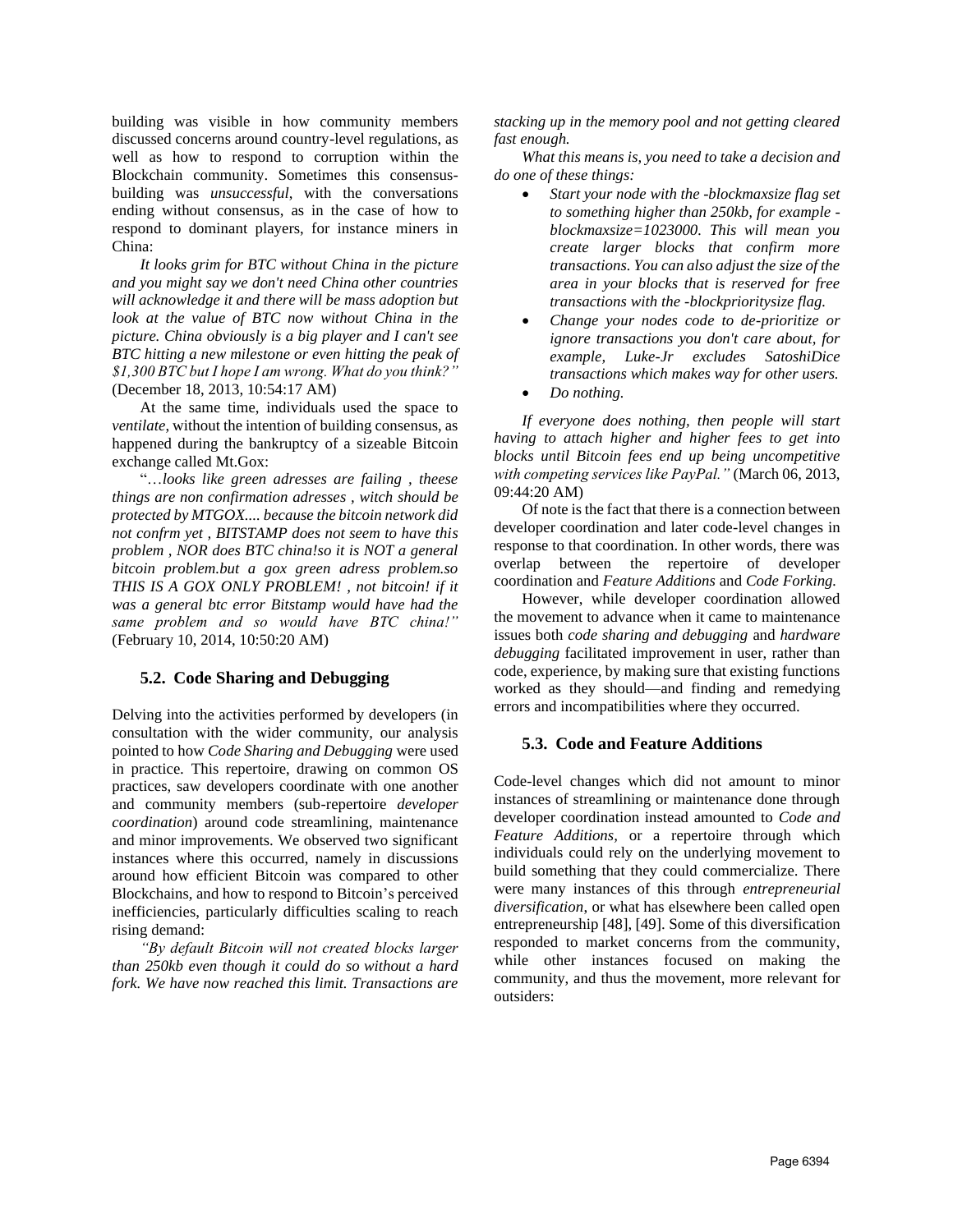| Table 4. How OS repertoires mediate mobilisation, characteristics, instances, and impact |                                                                  |                                                                                                                                                                |                                                                                                                                  |                                                                                                                                 |
|------------------------------------------------------------------------------------------|------------------------------------------------------------------|----------------------------------------------------------------------------------------------------------------------------------------------------------------|----------------------------------------------------------------------------------------------------------------------------------|---------------------------------------------------------------------------------------------------------------------------------|
| <b>OS Action</b><br>Repertoire                                                           | <b>Enabled</b><br>mobilisation<br>through sub-<br>repertoires of | Characteristics                                                                                                                                                | <b>Examples</b>                                                                                                                  | <b>Impact on</b><br>movement                                                                                                    |
| Developer<br>mailing list<br>and public<br>forum<br>discussions                          | Consensus-<br>building                                           | Forum discussion over<br>two or more periods<br>without diverging                                                                                              | <b>Boycotting of Bitcoin XT</b><br>Response to regulations<br>Response to perceived<br>corruption of Bitcoin.org                 | Apparent consensus<br>on how to respond to<br>perceived social and<br>technical threats                                         |
|                                                                                          | Unsuccessful<br>consensus-<br>building                           | Forum discussion<br>terminates after one<br>period, never translates<br>into concrete code-based<br>proposal                                                   | Attitude (and possible<br>response to) dominance<br>of Chinese miners<br>Attitude (and possible<br>response to) Bitcoin<br>scams | Failure of community<br>to agree on response<br>to perceived social<br>and technical threats                                    |
|                                                                                          | Ventilation                                                      | Self-contained hub of<br>discussion, without<br>consensus or response                                                                                          | Response to Mt.Gox<br>bankruptcy                                                                                                 | Short-term response<br>prompted by external<br>events                                                                           |
| <b>Code Sharing</b>                                                                      | Developer<br>coordination                                        | Discussion over two or<br>more periods without<br>diverging, spans both<br>forums and developer<br>mailing lists (links to dev<br>posts in forum data)         | Comparison with<br>alternatives to Bitcoin<br>(e.g. Ether)                                                                       | Coordination around<br>improving on existing<br>applications of code,<br>in line with social and<br>practical<br>considerations |
| and<br>Debugging                                                                         | Code Sharing and                                                 | Reference to pieces of<br>code in trying to remedy                                                                                                             | <b>Shared Code</b>                                                                                                               | Support from other<br>community members                                                                                         |
|                                                                                          | Debugging<br>Hardware<br>debugging                               | errors/bugs<br>Seeking support for<br>hardware problems that<br>affect code operations                                                                         | UI output<br>Hardware failure                                                                                                    | in keeping the<br>technical elements of<br>the social movement<br>running                                                       |
| Code /<br><b>Feature</b><br><b>Additions</b>                                             | Realised (open)<br>entrepreneurship                              | Realised addition to<br>underlying code base,<br>separate applications<br>visible in discussion and<br>verified through<br>triangulation with other<br>sources | Merchant applications<br>Consumer applications<br><b>Online Payments</b><br>Investment                                           | Innovation within<br>technology, making<br>use of code, that:<br>Keeps the social<br>1)<br>movement                             |
|                                                                                          |                                                                  |                                                                                                                                                                | Currency hedging                                                                                                                 | relevant, or<br>Facilitates increased<br>mobilisation                                                                           |
|                                                                                          | Unrealised<br>entrepreneurship                                   | Proposed but unrealised<br>addition to underlying<br>code (verified through<br>triangulation)                                                                  | Giving credit                                                                                                                    | May lead to code fork<br>to enable unrealized<br>addition                                                                       |
|                                                                                          | Sub-optimality<br>correction                                     | Concrete code-based<br>proposals to change or<br>add to existing code after<br>community consensus                                                             | 4mb block size change<br>2mb block size change                                                                                   | Split to the technology<br>in the name of                                                                                       |
|                                                                                          |                                                                  |                                                                                                                                                                | <b>Bitcoin Core</b>                                                                                                              | unresolved ideological<br>differences, typically<br>leads users to leave<br>the original<br>movement                            |
|                                                                                          | Ideological pivots                                               | Concrete code-based                                                                                                                                            | BitcoinXT                                                                                                                        |                                                                                                                                 |
| <b>Code Forking</b>                                                                      |                                                                  | proposals that change<br>existing code after<br>community consensus,<br>typically controversial                                                                | Alternative Blockchains                                                                                                          | Technical<br>implementation of<br>code that creates new                                                                         |
|                                                                                          | Spin-offs                                                        | Concrete code-based<br>proposals necessitate a<br>new project, with or<br>without consensus,<br>typically controversial                                        | New Blockchains with<br>different characteristics,<br>notably Ethereum                                                           | communities, and may<br>both new and existing<br>movement members                                                               |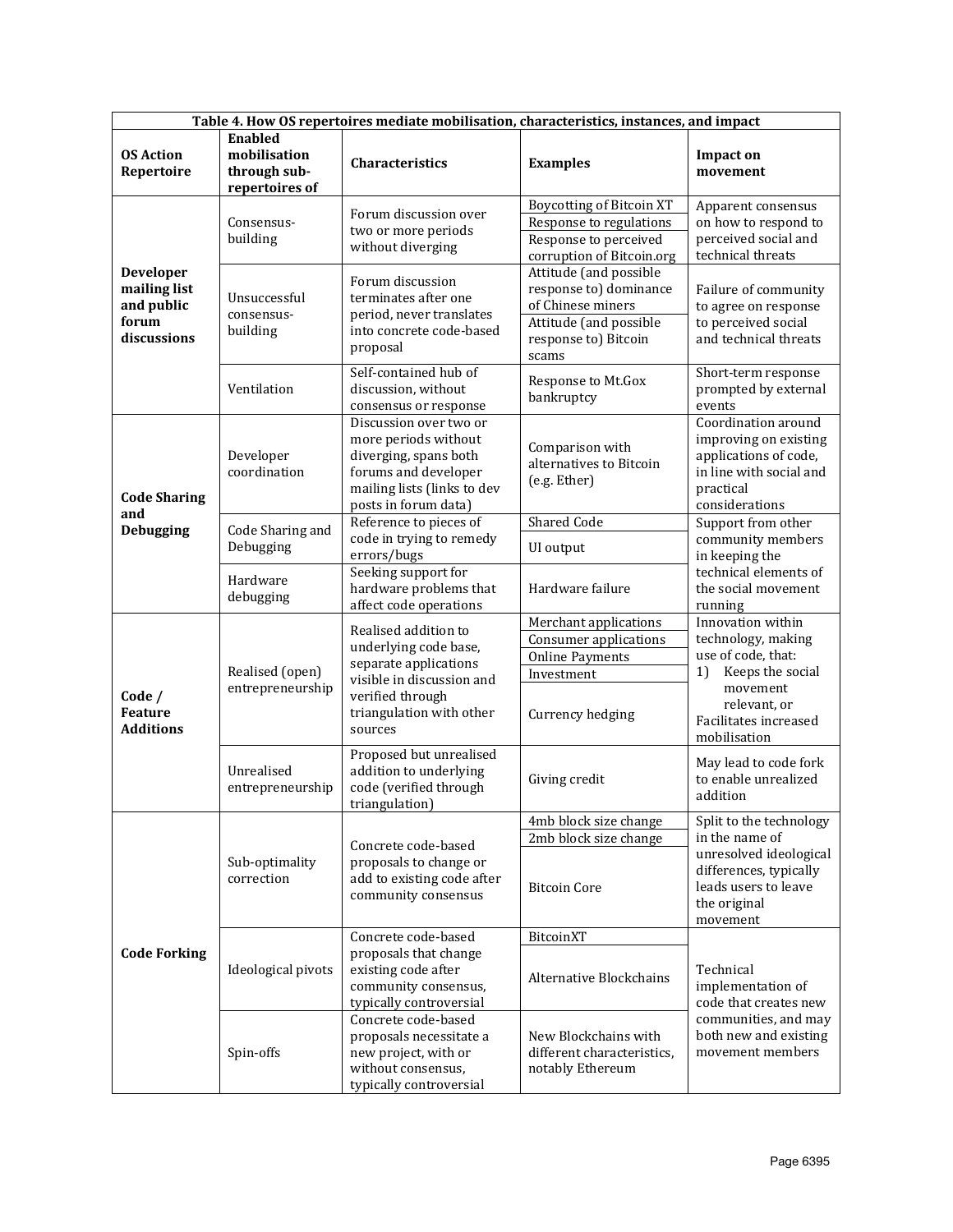*"…We would like to hear from the community what are the most annoying\frustrating stuff you have with Bitcoin and would love to get a solution for ?Feel free to talk about any problem, even if it seems unsolvable or too abstract (e.g. Bitcoin is not safe enough for the average user) Edit:After reading all the replies, I feel confident summarizing that the #1 problem of Bitcoin is probably lack of adoption. And the main reasons of lack of adoption are probably ease of use and insufficient security. We are a team of entrepreneurs and software developers that are going to spend the next following months-year on developing a new product.One of the most appealing markets for us is the Bitcoin market.We will try to learn us much as possible from your replies and try to tackle the problems head on"* (June 27, 2015, 03:19:37 AM)

Many of these additions were hard to implement as they would require changes to the character of the community, and systemic changes to the code—not just reliance on the existing code, as in the case of a credit feature addition:

*"If there's no backstop such as the one which central banks provided in 2008, you could potentially see a rapid contraction of credit down to zero and complete collapse of the entire system as everyone tries to exchange their credit for something tangible." (*December 28, 2012, 02:34:03 PM)

These failed attempts at adding features instead led to *code forking.*

# **5.4. Code Forking**

It is well-known that participants in OS software projects disagree, whether on what to do, or how to do it [44]. This is true of the Blockchain social movement too. When attempts at developer coordination or community consensus-building fails, members of the social movement repurpose the existing code in new projects [52], [53]. In this case, code forking as a repertoire occurs as one of three sub-repertoires.

First, s*ub-optimality correction* refers to dramatic changes to the underlying code ([53]), in the name of improving the existing movement. In other words, those who engage in sub-optimality correction do so in the name of supporting and making the social movement more relevant:

*"Sometimes bottleneck happening,too muchunconfirmed transaction when the blocksize only limited for 1mb,and it'll affect on your transaction,need to wait longer than usual and sometimes it'd took time about 1 hour or more,it's sure a problem i guess, i'm sure you don't want to wait about ~1hour when your client is waiting for the transaction. I can catch up your point dude, you are absolutely right that sometimes the transaction of bitcoin have been delaying even troubled.* 

*But i hoe that problem will fix by developers of bitcoin . "* (May 27, 2016, 11:15:24 AM)

In contrast, *ideological pivots* are not about improving on the existing movement, but rather making the movement relevant by expanding it to new user groups. In the process, existing users may leave—or remain members of the original project while also supporting a new project. Typically, the disagreements here are of an ideological character—with practical implications. The typical case is that of Bitcoin XT: as a result of increased use, the Bitcoin blockchain had slowed due to increased demand. One proposed solution was to increase the size of each block, from 1mb to 4mb. This would reduce the number of miners able to run the software (owing to issues around processing power), centralizing control of the blockchain, but would increase the Blockchain's transaction handling capacity in a new version of the blockchain known as BitcoinXT. This centralization was an ideological issue in the community as it was described as making the movement less democratic, hence the ideological split.

Lastly, *Spin-offs* occurred when users or developers decided to start a new project for reasons that were largely unrelated to the perceived effectiveness of the existing blockchain, but rather around its capabilities or scope. In other words, they wished to be able to do more with the underlying technology than the existing movement allowed for.

Having discussed how OS repertoires manifested in the social movement of Blockchain (table 4), we turn now to discussing the implications of these findings for our understandings of digital social movements, and the interplay between OS and a social movement.

### **6. Discussion: OS action repertoires**

#### **6.1. OS Repertoires for Coordination**

Within both software e.g. [64], [65] and music production [24], OS movements have re-shaped competition dynamics and business models and made products free and accessible online—thus closing digital divides across the globe. In this paper, we not only highlight that OS repertoires provide familiar organizational structures and actions for coordination and activity [16], but also unpack how these OS repertoires are employed to mobilize in the social movement of the Blockchain.

We thus link the use of Blockchain mobilization activities to existing, familiar, OS repertoires. These Blockchain-specific uses of OS repertoires allow for mobilization in the social movement of Blockchain through *developer coordination*, *code sharing and debugging*, and *hardware debugging*. Further, OS forums are a context in which developers and movement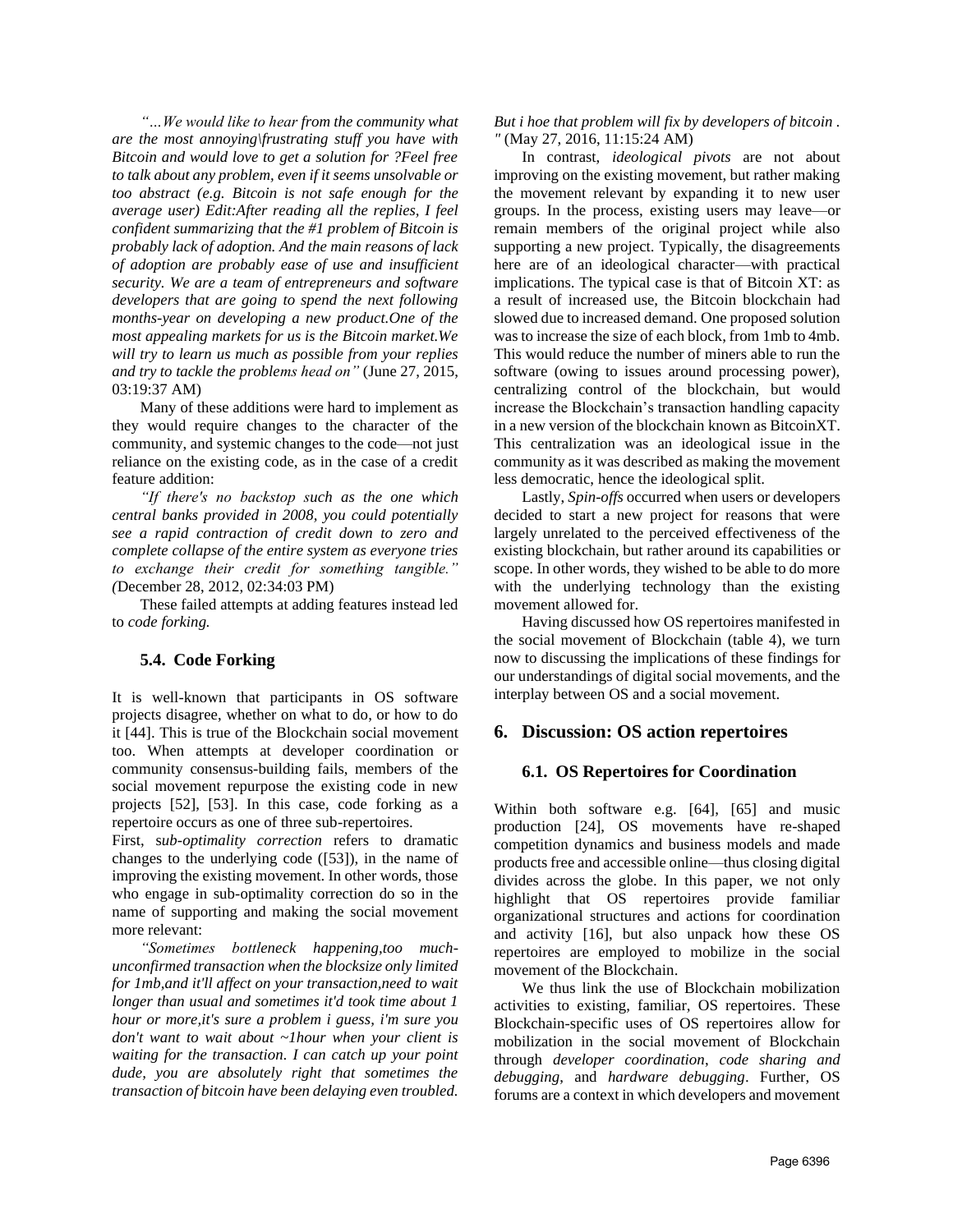participants can *build consensus* or just *vent*, providing not only a way to coordinate, but also ways for individuals to let off steam without undermining the larger movement.

Where this coordination fails, further OS repertoires help to hitch subsequent projects to the parent project through *sub-optimality correction*, *ideological pivots* and *spin-offs*, collectively referred to as part of the *Code Forking* repertoire.

Interestingly, the possibility to build upon the system through *Feature Additions* channels individuals to scope the system, making it both more relevant and more influential.

#### **6.2. (Open) Entrepreneurship mobilises**

As highlighted earlier, there is a tension between the openness of OS projects, which both attracts resources and knowledge [20] and drains them [21]. We see evidence of this in the social movement of Blockchain, albeit with largely positive outcomes, largely because the knowledge here is non-severable; reuse and repurposing of code need not detract from the original project—and users and developers can be involved in multiple projects if they so wish.

While it could have been the case that the activities of individual entrepreneurs would undermine the original project [22], [66], what we saw instead was that the use of OS repertoires allowed for coordination, when needed, avenues in which to vent frustration, and avenues to productively harness differences of (political) opinion, including ideological differences, in the form of code.

Thus, the use of open entrepreneurship serves not just the individuals who benefit economically from it, but the social movement as a whole. Not only does open entrepreneurship support the movement's pursuit of influence and relevance [29], [30], it facilitates the inward flow of resources by attracting new users and supporters, and even outside capital [31]. Lastly, it resolves collective action problems by creating economic incentives for action at an individual level that support the movement at the collective level [32].

#### **6.3. Digital Economic Social Movement**

The Blockchain social movement responded to perceived weaknesses in existing economic institutions. However, they not only offered alternative economic *views* of the world [67], [68], they built an entire alternative system in the form of code.

In so doing, participants relied on existing repertoires known from OS projects to coordinate and fine-tune the movement. Crucially, these repertoires also highlighted how economic incentives in OS projects lead to entrepreneurship [48]. In this case, this entrepreneurial drive led to *feature addition,* which kept the social movement relevant and even made it more appealing to would-be participants. This entrepreneurial drive also leads to the creation of new projects through *ideological pivoting* and *spin-offs*.

We submit that this harnessing of economic incentives within a digital social movement makes Blockchain not just a novel digital social movement that responds to a perceived economic failure, but rather an economic social movement—in which economic incentives mobilise and drive the movement itself, keeping it relevant, allowing it to scope, and mobilising new movement participants.

### **7. Conclusion**

Overall, we find that the tension between mobilization and fragmentation is a driving mechanism that promotes mobilization and, with it, relevance and influence, in the economic social movement of Blockchain. Specifically, this mechanism operates through individual-level activities as participants in the social movement of Blockchain not only make use of pre-existing OS repertoires to coordinate, ventilate and build consensus around issues, but that the use of these repertoires helps to keep the movement relevant.

We further find that while the openness of a social movement based on OS principles may lead to a lack of control, what occurred in this case was that openness encouraged open entrepreneurship—mobilizing further in the name of the social movement.

Lastly, the use of entrepreneurship and the implied economic incentives that come with it suggest that Blockchain is not just a social movement in response to the perceived failings of the economic system, but a social movement with an economic character of its own, making it an economic social movement.

# **8. References**

[1] G. Bruton, S. Khavul, D. Siegel, and M. Wright, "New Financial Alternatives in Seeding Entrepreneurship: Microfinance, Crowdfunding, and Peer‐to‐Peer Innovations," *Entrep. Theory Pract.*, vol. 39, no. 1, pp. 9–26, Jan. 2015

[2] E. Engelen *et al.*, "Misrule of experts? The financial crisis as elite debacle," *Econ. Soc.*, vol. 41, no. 3, pp. 360–382, 2012.

[3] S. Nakamoto, "Bitcoin: A peer-to-peer electronic cash system," 2008.

[4] R. Beck, C. Müller-Bloch, and J. L. King, "Governance in the Blockchain Economy: A Framework and Research Agenda," *J. Assoc. Inf. Syst.*, vol. forthcoming, 2018.

[5] W. L. Bennett and A. Segerberg, "Digital Media and the Personalization of Collective Action: Social Technology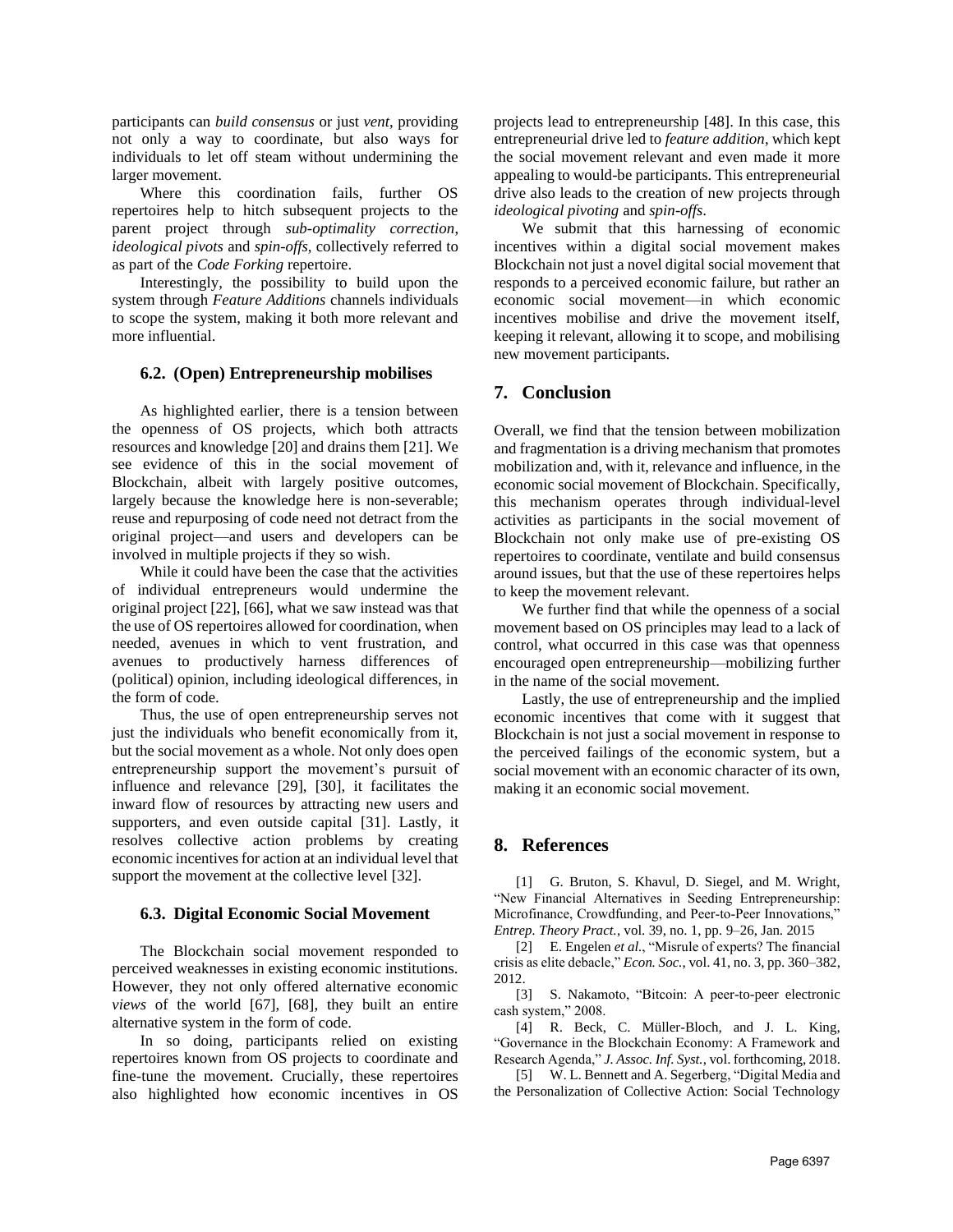and the Organization of Protests against the Global Economic Crisis," *Inf. Commun. Soc.* , vol. 14, no. 6, pp. 770–799, 2011,

[6] R. Gleasure and J. Feller, "Emerging technologies and the democratisation of financial services: A metatriangulation of crowdfunding research," *Inf. Organ.*, vol. 26, no. 4, pp. 101–115, 2016.

[7] C. Ingram Bogusz, R. Teigland, and E. Vaast, "Platform Use Takes More than Trust: Designed Legitimacy on a Crowdfunding Platform," *Eur. J. Inf. Syst.*, vol. 28, no. 3, pp. 318–335, 2018.

[8] H. Yum, B. Lee, and M. Chae, "From the wisdom of crowds to my own judgment in microfinance through online peer-to-peer lending platforms," *Electron. Commer. Res. Appl.*, vol. 11, no. 5, pp. 469–483, Sep. 2012

[9] K. Weber, H. Rao, and L. G. Thomas, "From streets to suites: How the anti-biotech movement affected German pharmaceutical firms," *Am. Sociol. Rev.*, vol. 74, no. 1, pp. 106–127, 2009.

[10] D. J. Hess, "Technology- And product-oriented movements: Approximating social movement studies and science and technology studies," *Sci. Technol. Hum. Values*, vol. 30, no. 4, pp. 515–535, 2005

[11] M. Weisskircher, "New technologies as a neglected social movement outcome: The case of activism against animal experimentation," *Sociol. Perspect.*, vol. 62, no. 1, pp. 59–76, 2019.

[12] W. J. Orlikowski and C. S. Iacono, "Research Commentary: Desperately Seeking the 'IT' in IT Research--A Call to Theorizing the IT Artifact," *Inf. Syst. Res.*, vol. 12, no. 2, pp. 121–134, 2001

[13] P. M. Leonardi, "Digital materiality? How artifacts without matter, matter," *First Monday*, vol. 15, no. 6, 2010.

[14] F. W. Geels and B. Verhees, "Cultural legitimacy" and framing struggles in innovation journeys: A culturalperformative perspective and a case study of Dutch nuclear energy (1945-1986)," *Technol. Forecast. Soc. Change*, vol. 78, no. 6, pp. 910–930, 2011

[15] S. Kaplan, "Framing contests: Strategy making under uncertainty," *Organ. Sci.*, vol. 19, no. 5, pp. 729–752, 2008

[16] R. K. Garrett, "Protest in an Information Society: a review of literature on social movements and new ICTs," *Information, Commun. Soc.*, vol. 9, no. 2, pp. 202–224, Apr. 2006

[17] M. Diani, "The concept of social movement," *Sociol. Rev.*, vol. 40, no. 1, pp. 1–25, 1992.

[18] L. Selander and S. L. Jarvenpaa, "Digital action repertoires and transforming a social movement organization," *MIS Q.*, vol. 40, no. 2, pp. 331–352, 2016,

[19] M. I. Casas-Cortés, M. Osterweil, and D. E. Powell, "Blurring boundaries: Recognizing knowledge-practices in the study of social movements," *Anthropol. Q.*, vol. 81, no. 1, pp. 17–58, 2008

[20] M. Shaikh and E. Vaast, "Folding and unfolding: Balancing openness and transparency in open source communities," *Inf. Syst. Res.*, vol. 27, no. 4, pp. 813–833, 2016

[21] K. Laursen and A. Salter, "The Paradox of Openness" Appropriability and the Use of External Sources of Knowledge" 2005.

[22] L. Dahlander and D. M. Gann, "How open is innovation?," *Res. Policy*, vol. 39, no. 6, pp. 699–709, Jul. 2010,

[23] K. Laursen and A. J. Salter, "The paradox of openness: Appropriability, external search and collaboration," *Res. Policy*, vol. 43, no. 5, pp. 867–878, 2014.

[24] S. L. Jarvenpaa and K. R. Lang, "Boundary management in online communities: Case studies of the nine inch nails and ccmixter music remix sites," *Long Range Plann.*, vol. 44, no. 5–6, pp. 440–457, 2011

[25] J. Reinecke, "Social Movements and Prefigurative Organizing: Confronting entrenched inequalities in Occupy London," *Organ. Stud.*, vol. 39, no. 9, pp. 1299–1321, 2018,

[26] E. Engelen *et al.*, *After the great complacence: Financial crisis and the politics of reform*. Oxford University Press, 2011.

[27] F. Roth, "The effect of the financial crisis on systemic trust," *Intereconomics*, vol. 44, no. 4, pp. 203–208, 2009.

[28] A. Segerberg and W. L. Bennett, "Social media and the organization of collective action: Using Twitter to explore the ecologies of two climate change protests," *Commun. Rev.*, vol. 14, no. 3, pp. 197–215, 2011.

[29] E. W. Johnson, "Social Movement Size, Organizational Diversity and the Making of Federal Law," *Soc. Forces*, vol. 86, no. 3, pp. 967–993, 2008,

[30] B. Klandermans, "Mobilization and participation: Social-psychological expansisons of resource mobilization theory," *Am. Sociol. Rev.*, pp. 583–600, 1984.

[31] J. D. McCarthy and M. N. Zald, "Resource mobilization and social movements: A partial theory," *Am. J. Sociol.*, vol. 82, no. 6, pp. 1212–1241, 1977.

[32] T. Schelling, "Micromotives and macrobehavior. Nueva York." WW Norton & Company, 1978.

[33] L. Dahlander and S. O'Mahony, "Progressing to the Center: Coordinating Project Work," *Organ. Sci.*, vol. 22, no. 4, pp. 961–979, Aug. 2011

[34] E. Vaast, H. Safadi, L. Lapointe, and B. Negoita, "Social media affordances for connective action: An examination of microblogging use during the Gulf of Mexico oil spill," *MIS Q. Manag. Inf. Syst.*, vol. 41, no. 4, pp. 1179– 1206, 2017,

[35] Z. Tufekci and C. Wilson, "Social media and the decision to participate in political protest: Observations from Tahrir Square," *J. Commun.*, vol. 62, no. 2, pp. 363–379, 2012.

[36] B. Gleason, "# Occupy Wall Street: Exploring informal learning about a social movement on Twitter," *Am. Behav. Sci.*, vol. 57, no. 7, pp. 966–982, 2013.

[37] C. Leong, S. L. Pan, S. Bahri, and A. Fauzi, "Digital enablement: social media in empowering the grassroot environmental movement of Malaysia," 2015.

[38] E. Longstaff, "Ritual in online communities: A study of post-voting in MOOC discussion forums," *Int. J. Human–Computer Interact.*, vol. 33, no. 8, pp. 655–663, 2017.

[39] R. Gleasure, "Resistance to crowdfunding among entrepreneurs: An impression management perspective," *J. Strateg. Inf. Syst.*, vol. 24, no. 4, pp. 219–233, 2015,

[40] C. Ingram Bogusz, R. Teigland, and E. Vaast, "Designed Entrepreneurial Legitimacy: The Case of a Swedish Crowdfunding Platform," *Eur. J. Inf. Syst.*, vol. 28, no. 3, pp. 318–335, 2019.

[41] G. K. Lee and R. E. Cole, "From a Firm-Based to a Community-Based Model of Knowledge Creation: The Case